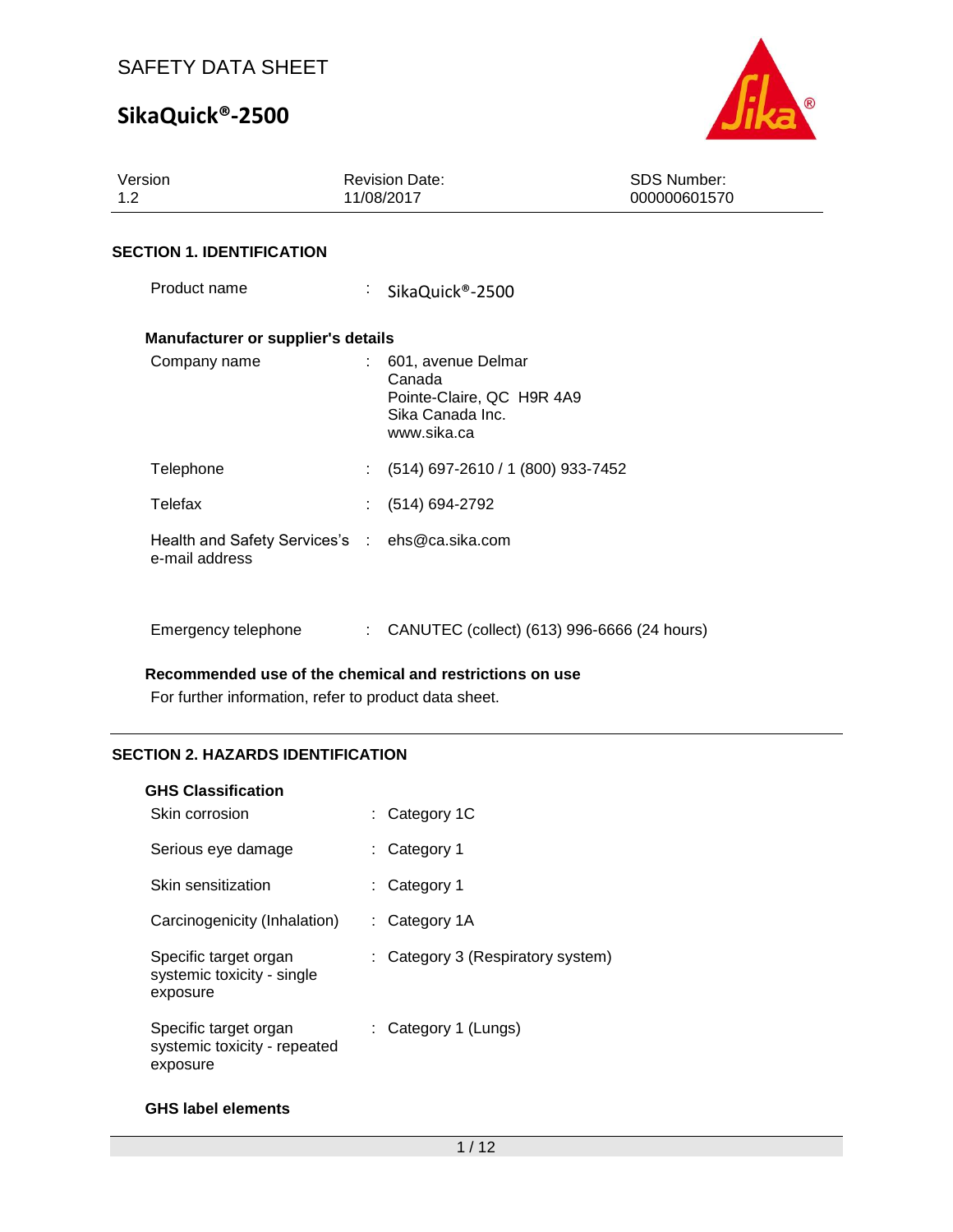# **SikaQuick®-2500**



| Version<br>1.2                  | <b>Revision Date:</b><br>11/08/2017                                                                                                                                                                                                                   | SDS Number:<br>000000601570                                                                                                                                                                                                                                                                                                                                                                                                                                                                                                                                                                                                                                                                                                                                                                                                                                                                                                                                                                                                                                                                                                                                                                                                                                  |
|---------------------------------|-------------------------------------------------------------------------------------------------------------------------------------------------------------------------------------------------------------------------------------------------------|--------------------------------------------------------------------------------------------------------------------------------------------------------------------------------------------------------------------------------------------------------------------------------------------------------------------------------------------------------------------------------------------------------------------------------------------------------------------------------------------------------------------------------------------------------------------------------------------------------------------------------------------------------------------------------------------------------------------------------------------------------------------------------------------------------------------------------------------------------------------------------------------------------------------------------------------------------------------------------------------------------------------------------------------------------------------------------------------------------------------------------------------------------------------------------------------------------------------------------------------------------------|
| Hazard pictograms               |                                                                                                                                                                                                                                                       |                                                                                                                                                                                                                                                                                                                                                                                                                                                                                                                                                                                                                                                                                                                                                                                                                                                                                                                                                                                                                                                                                                                                                                                                                                                              |
| Signal Word                     | Danger                                                                                                                                                                                                                                                |                                                                                                                                                                                                                                                                                                                                                                                                                                                                                                                                                                                                                                                                                                                                                                                                                                                                                                                                                                                                                                                                                                                                                                                                                                                              |
| <b>Hazard Statements</b>        | H335 May cause respiratory irritation.<br>H350i May cause cancer by inhalation.<br>repeated exposure.                                                                                                                                                 | H314 Causes severe skin burns and eye damage.<br>H317 May cause an allergic skin reaction.<br>H372 Causes damage to organs (Lungs) through prolonged or                                                                                                                                                                                                                                                                                                                                                                                                                                                                                                                                                                                                                                                                                                                                                                                                                                                                                                                                                                                                                                                                                                      |
| <b>Precautionary Statements</b> | <b>Prevention:</b><br>and understood.<br>the workplace.<br>face protection.<br><b>Response:</b><br>induce vomiting.<br>CENTER/doctor.<br>CENTER/doctor.<br>attention.<br>attention.<br>reuse.<br>Storage:<br>tightly closed.<br>P405 Store locked up. | P201 Obtain special instructions before use.<br>P202 Do not handle until all safety precautions have been read<br>P260 Do not breathe dust/ fume/ gas/ mist/ vapors/ spray.<br>P264 Wash skin thoroughly after handling.<br>P270 Do not eat, drink or smoke when using this product.<br>P271 Use only outdoors or in a well-ventilated area.<br>P272 Contaminated work clothing must not be allowed out of<br>P280 Wear protective gloves/ protective clothing/ eye protection/<br>P301 + P330 + P331 IF SWALLOWED: Rinse mouth. Do NOT<br>P303 + P361 + P353 IF ON SKIN (or hair): Take off immediately<br>all contaminated clothing. Rinse skin with water.<br>P304 + P340 + P310 IF INHALED: Remove person to fresh air<br>and keep comfortable for breathing. Immediately call a POISON<br>P305 + P351 + P338 + P310 IF IN EYES: Rinse cautiously with<br>water for several minutes. Remove contact lenses, if present<br>and easy to do. Continue rinsing. Immediately call a POISON<br>P308 + P313 IF exposed or concerned: Get medical advice/<br>P333 + P313 If skin irritation or rash occurs: Get medical advice/<br>P362 + P364 Take off contaminated clothing and wash it before<br>P403 + P233 Store in a well-ventilated place. Keep container |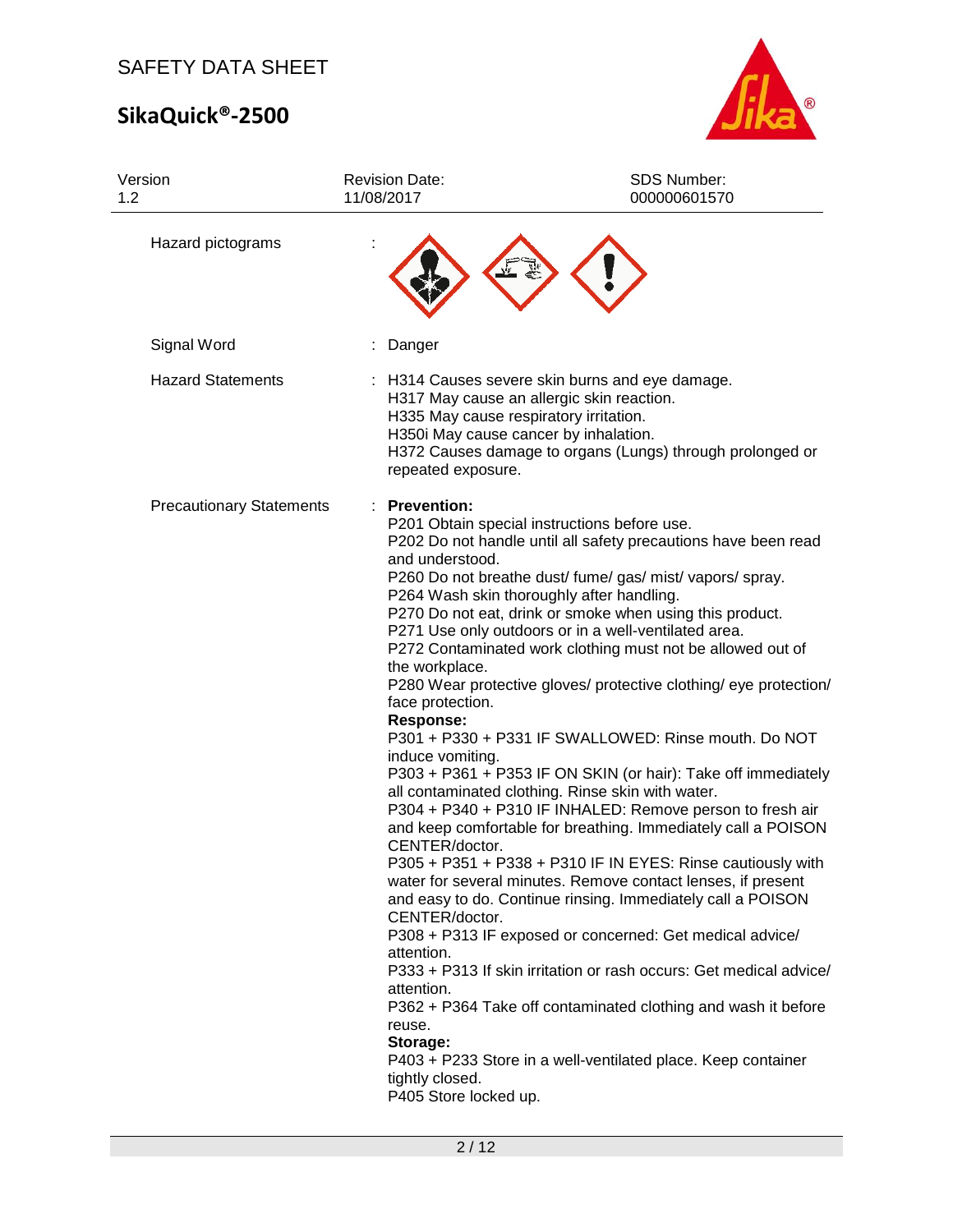## **SikaQuick®-2500**



| Version | <b>Revision Date:</b> | SDS Number:  |
|---------|-----------------------|--------------|
| 1.2     | 11/08/2017            | 000000601570 |
|         |                       |              |

### **Disposal:**

P501 Dispose of contents/ container to an approved waste disposal plant.

### **Other hazards**

None known.

### **Supplemental information**

If product is in liquid or paste form, physical or health hazards listed related to dust are not considered significant. However, product may contain substances that could be potential hazards if caused to become airborne due to grinding, sanding or other abrasive processes.

### **SECTION 3. COMPOSITION/INFORMATION ON INGREDIENTS**

#### **Hazardous ingredients**

| Chemical name      | CAS-No.    | Concentration (% w/w) |
|--------------------|------------|-----------------------|
| Quartz (SiO2) <5um | 14808-60-7 | $>= 30 - 60$          |
| Quartz (SiO2)      | 14808-60-7 | $>= 15 - 40$          |
| Portland cement    | 65997-15-1 | $>= 10 - 20$          |

### **SECTION 4. FIRST AID MEASURES**

| General advice          | : Move out of dangerous area.<br>Consult a physician.<br>Show this material safety data sheet to the doctor in<br>attendance.                                                                                                                                                                                           |
|-------------------------|-------------------------------------------------------------------------------------------------------------------------------------------------------------------------------------------------------------------------------------------------------------------------------------------------------------------------|
| If inhaled              | : Move to fresh air.<br>Consult a physician after significant exposure.                                                                                                                                                                                                                                                 |
| In case of skin contact | : Take off contaminated clothing and shoes immediately.<br>Wash off with soap and plenty of water.<br>Immediate medical treatment is necessary as untreated<br>wounds from corrosion of the skin heal slowly and with<br>difficulty.                                                                                    |
| In case of eye contact  | : Small amounts splashed into eyes can cause irreversible<br>tissue damage and blindness.<br>In the case of contact with eyes, rinse immediately with plenty<br>of water and seek medical advice.<br>Continue rinsing eyes during transport to hospital.<br>Remove contact lenses.<br>Keep eye wide open while rinsing. |
| If swallowed            | : Clean mouth with water and drink afterwards plenty of water.<br>Do not induce vomiting without medical advice.                                                                                                                                                                                                        |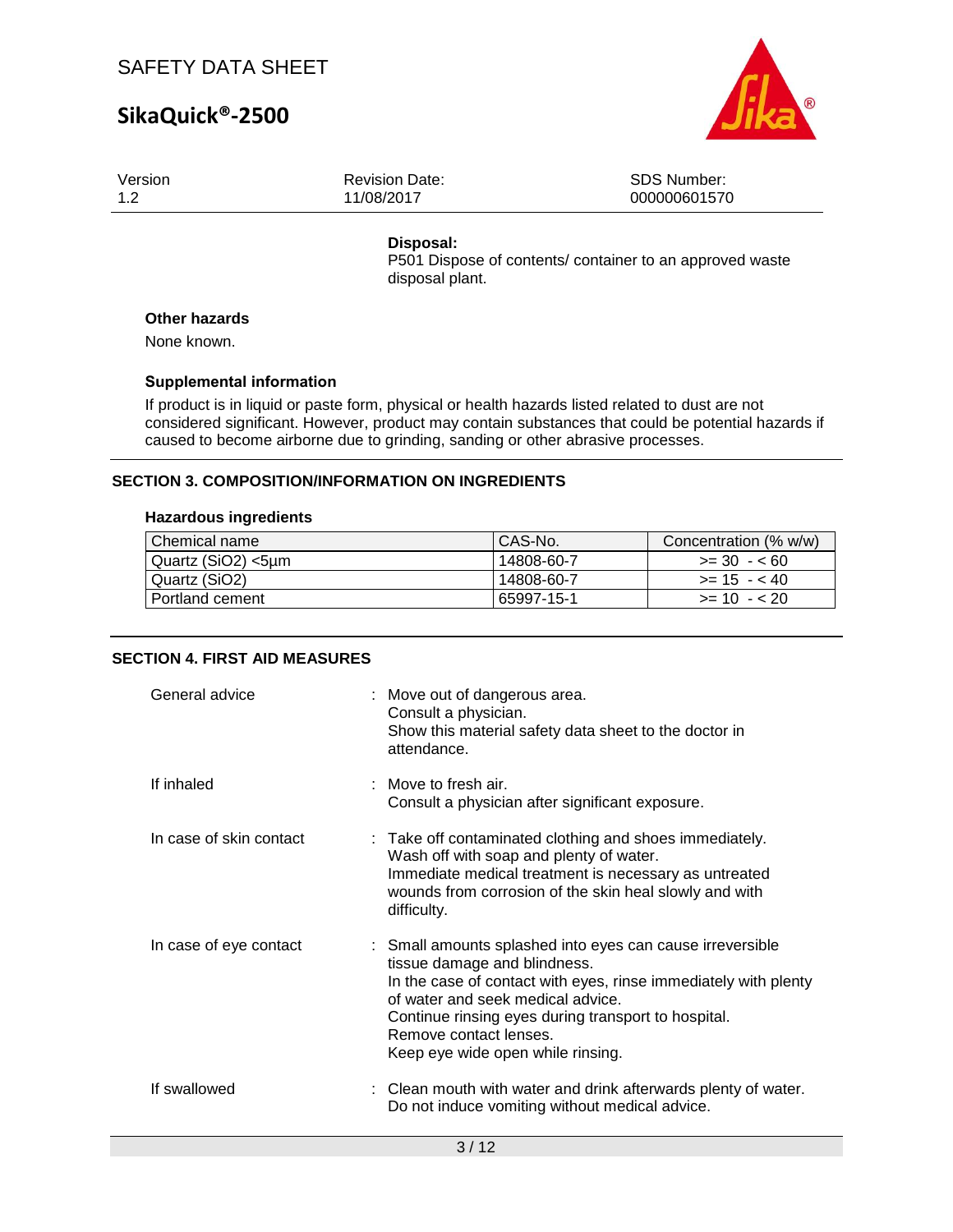# **SikaQuick®-2500**



| Version<br>1.2                                                    | <b>Revision Date:</b><br>11/08/2017                                                                                                                                                                                                                                  | <b>SDS Number:</b><br>000000601570                                                                                      |
|-------------------------------------------------------------------|----------------------------------------------------------------------------------------------------------------------------------------------------------------------------------------------------------------------------------------------------------------------|-------------------------------------------------------------------------------------------------------------------------|
| Most important symptoms<br>and effects, both acute and<br>delayed | Do not give milk or alcoholic beverages.<br>Take victim immediately to hospital.<br>: Health injuries may be delayed.<br>corrosive effects<br>irritant effects<br>sensitizing effects<br>carcinogenic effects<br>Cough<br>Respiratory disorder<br>Allergic reactions | Never give anything by mouth to an unconscious person.                                                                  |
|                                                                   | <b>Dermatitis</b><br>and symptoms.<br>May cause an allergic skin reaction.<br>Causes serious eye damage.<br>May cause respiratory irritation.<br>May cause cancer by inhalation.<br>exposure.<br>Causes severe burns.                                                | See Section 11 for more detailed information on health effects<br>Causes damage to organs through prolonged or repeated |
| Notes to physician                                                | Treat symptomatically.                                                                                                                                                                                                                                               |                                                                                                                         |

### **SECTION 5. FIRE-FIGHTING MEASURES**

| Suitable extinguishing media                      | : Use extinguishing measures that are appropriate to local<br>circumstances and the surrounding environment.                                                                                                                    |
|---------------------------------------------------|---------------------------------------------------------------------------------------------------------------------------------------------------------------------------------------------------------------------------------|
| Further information                               | : Collect contaminated fire extinguishing water separately. This<br>must not be discharged into drains.<br>Fire residues and contaminated fire extinguishing water must<br>be disposed of in accordance with local regulations. |
| Special protective equipment<br>for fire-fighters | : In the event of fire, wear self-contained breathing apparatus.                                                                                                                                                                |

### **SECTION 6. ACCIDENTAL RELEASE MEASURES**

| Personal precautions,<br>protective equipment and<br>emergency procedures | : Use personal protective equipment.<br>Avoid breathing dust.<br>Deny access to unprotected persons. |
|---------------------------------------------------------------------------|------------------------------------------------------------------------------------------------------|
| Environmental precautions                                                 | : Do not flush into surface water or sanitary sewer system.                                          |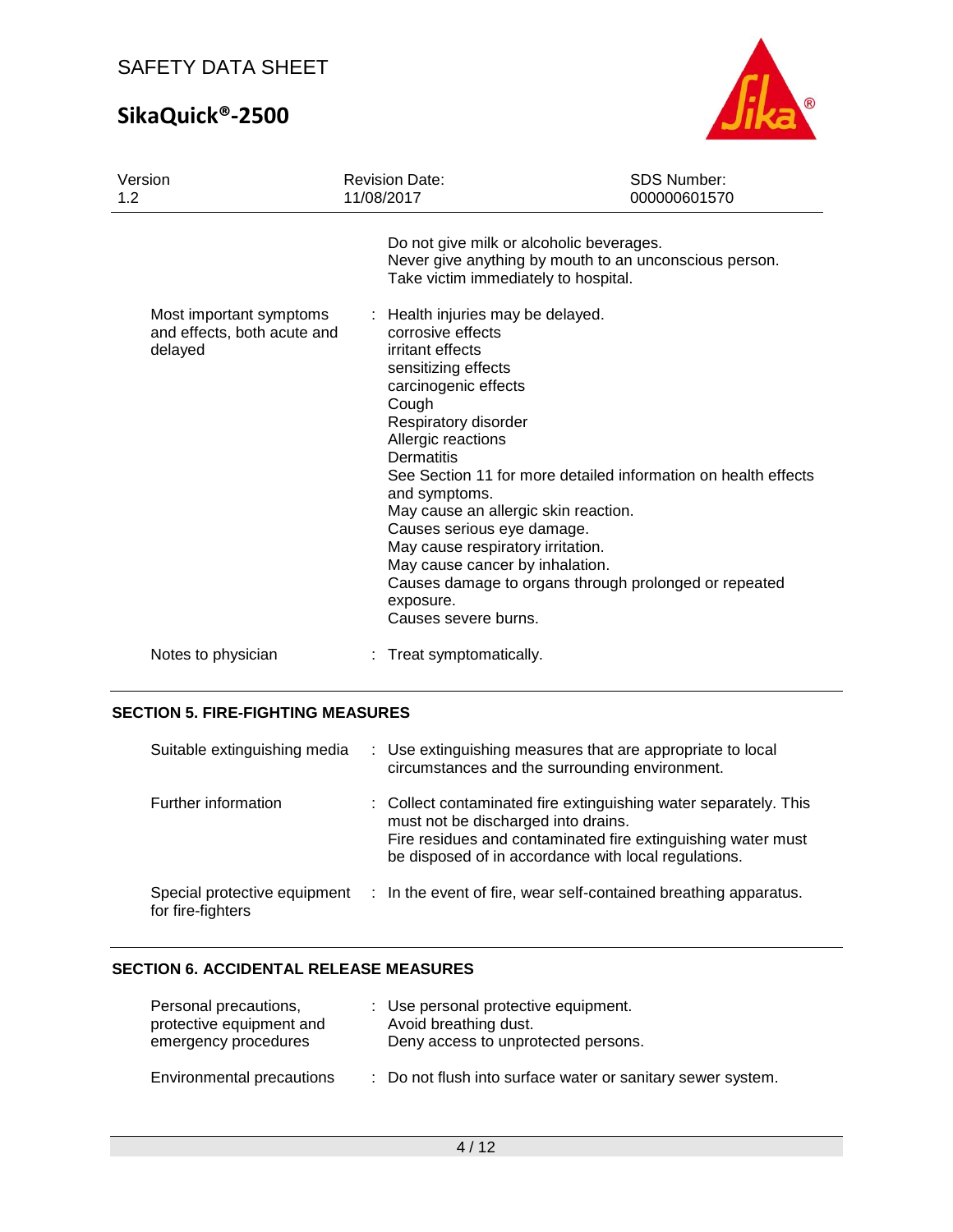# **SikaQuick®-2500**



| Version<br>1.2 |                                                          | <b>Revision Date:</b><br>11/08/2017 |                                                                                                                                                      | SDS Number:<br>000000601570                                                                                                                                                                                                                                                                                                                                                                                                     |
|----------------|----------------------------------------------------------|-------------------------------------|------------------------------------------------------------------------------------------------------------------------------------------------------|---------------------------------------------------------------------------------------------------------------------------------------------------------------------------------------------------------------------------------------------------------------------------------------------------------------------------------------------------------------------------------------------------------------------------------|
|                |                                                          |                                     | respective authorities.<br>cannot be contained.                                                                                                      | If the product contaminates rivers and lakes or drains inform<br>Local authorities should be advised if significant spillages                                                                                                                                                                                                                                                                                                   |
|                | Methods and materials for<br>containment and cleaning up |                                     |                                                                                                                                                      | : Pick up and arrange disposal without creating dust.<br>Keep in suitable, closed containers for disposal.                                                                                                                                                                                                                                                                                                                      |
|                | <b>SECTION 7. HANDLING AND STORAGE</b>                   |                                     |                                                                                                                                                      |                                                                                                                                                                                                                                                                                                                                                                                                                                 |
|                | Advice on protection against<br>fire and explosion       |                                     | at places where dust is formed.                                                                                                                      | : Avoid dust formation. Provide appropriate exhaust ventilation                                                                                                                                                                                                                                                                                                                                                                 |
|                | Advice on safe handling                                  |                                     | : Avoid formation of respirable particles.<br>section 8).<br>For personal protection see section 8.<br>being used.<br>application area.<br>products. | Avoid exceeding the given occupational exposure limits (see<br>Do not get in eyes, on skin, or on clothing.<br>Persons with a history of skin sensitization problems or<br>asthma, allergies, chronic or recurrent respiratory disease<br>should not be employed in any process in which this mixture is<br>Smoking, eating and drinking should be prohibited in the<br>Follow standard hygiene measures when handling chemical |
|                | Conditions for safe storage                              |                                     | Prevent unauthorized access.<br>Store in original container.<br>Keep in a well-ventilated place.<br>Observe label precautions.                       | Store in accordance with local regulations.                                                                                                                                                                                                                                                                                                                                                                                     |

### **SECTION 8. EXPOSURE CONTROLS/PERSONAL PROTECTION**

### **Ingredients with workplace control parameters**

| Ingredients        | CAS-No.    | Value type<br>(Form of<br>exposure) | Control<br>parameters /<br>Permissible<br>concentration | <b>Basis</b>     |
|--------------------|------------|-------------------------------------|---------------------------------------------------------|------------------|
| Quartz (SiO2) <5µm | 14808-60-7 | TWA<br>(Respirable<br>fraction)     | $0.1 \text{ mg/m}$ 3                                    | <b>CA ON OEL</b> |
|                    |            | TWA<br>(Respirable<br>particulates) | $0.025$ mg/m3                                           | CA AB OEL        |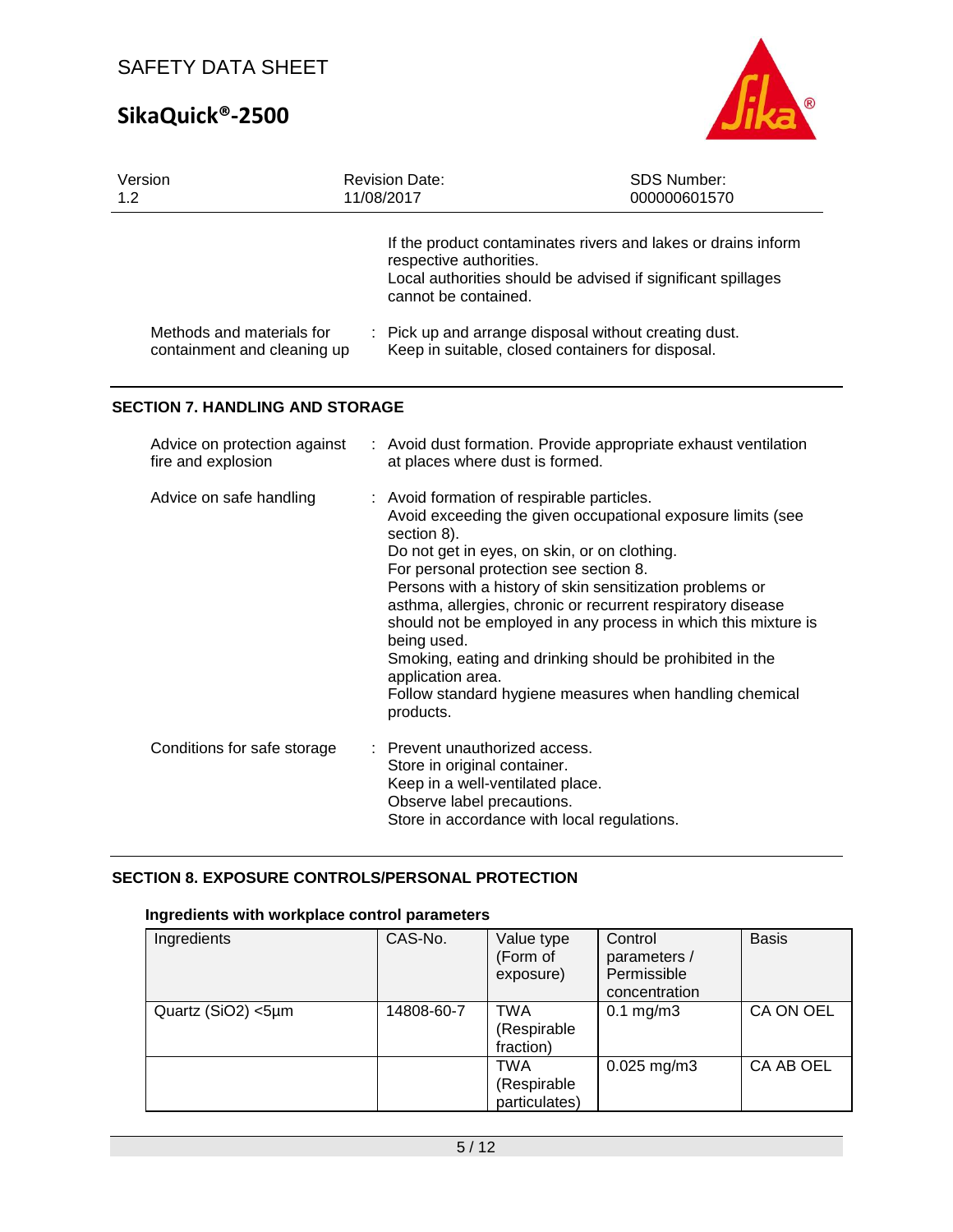## **SikaQuick®-2500**



Version 1.2 Revision Date: 11/08/2017 SDS Number: 000000601570 TWAEV (respirable dust) 0.1 mg/m3 CA QC OEL TWA (Respirable) 0.025 mg/m3 (Silica) CA BC OEL TWA (Respirable fraction) 0.025 mg/m3 (Silica) ACGIH Quartz (SiO2) 14808-60-7 TWA (Respirable fraction) 0.1 mg/m3 CA ON OEL TWA (Respirable particulates) 0.025 mg/m3 | CA AB OEL **TWAEV** (respirable dust) 0.1 mg/m3 CA QC OEL TWA (Respirable) 0.025 mg/m3 (Silica) CA BC OEL TWA (Respirable fraction) 0.025 mg/m3 (Silica) ACGIH Portland cement 65997-15-1 TWA 10 mg/m3 CA AB OEL **TWAEV** (respirable dust) 5 mg/m3 CA QC OEL **TWAEV** (total dust) 10 mg/m3 CA QC OEL TWA (Respirable) 1 mg/m3 CA BC OEL TWA (Respirable fraction) 1 mg/m3 ACGIH calcium sulfate 7778-18-9 TWA (Inhalable) 10 mg/m3 CA BC OEL **TWAFV** (respirable dust) 5 mg/m3 CA QC OEL **TWAEV** (total dust)<br>TWA 10 mg/m3 | CA QC OEL 10 mg/m3 CA AB OEL TWA 10 mg/m3 (Calcium) CA AB OEL TWA 10 mg/m3 (Calcium) CA AB OEL TWA (Inhalable fraction) 10 mg/m3 (Calcium) ACGIH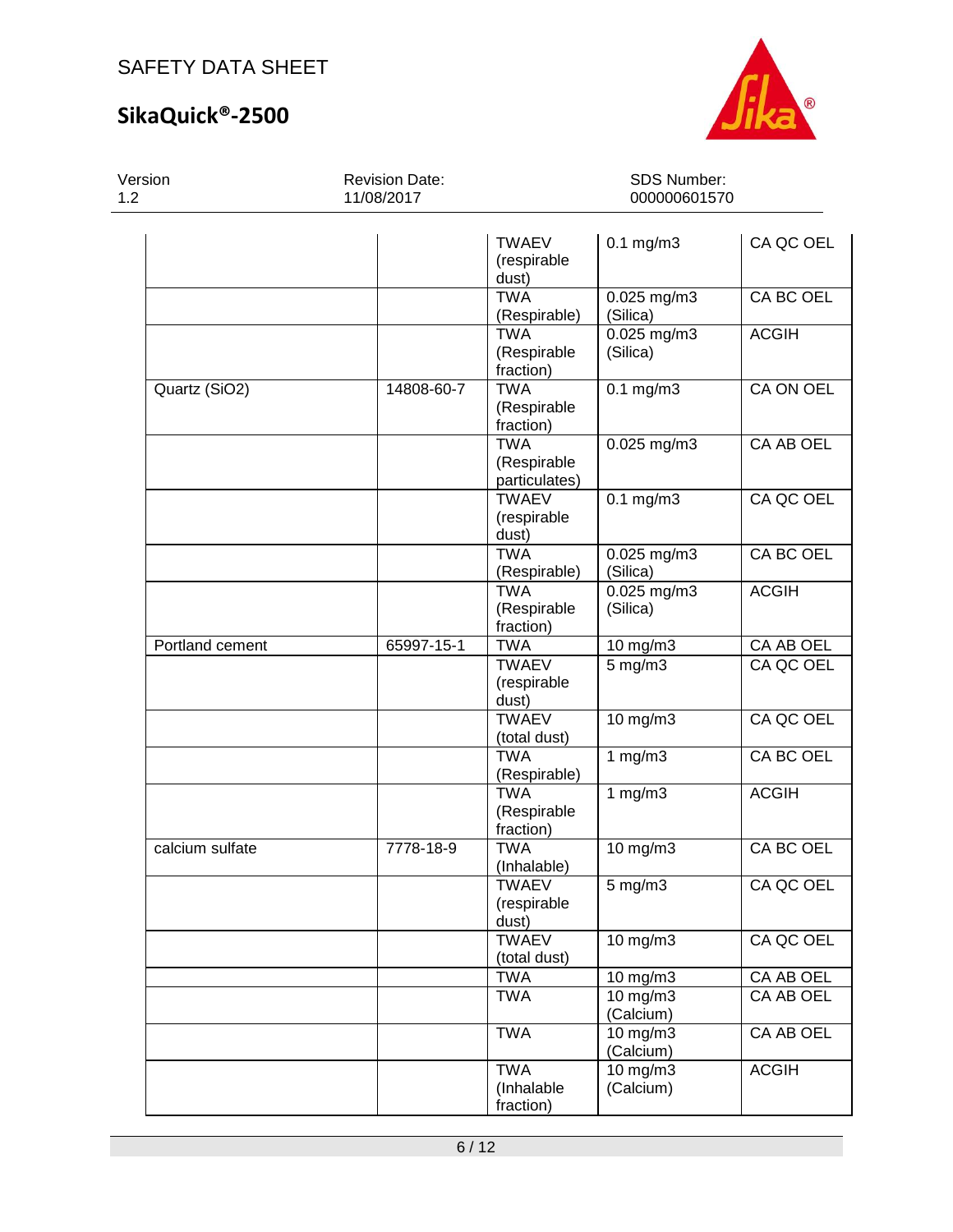# **SikaQuick®-2500**



| Version<br>1.2                | <b>Revision Date:</b><br>11/08/2017   |                                                                                                                                                                                    | SDS Number:<br>000000601570                                                                                                                                                                                                                                                                               |              |
|-------------------------------|---------------------------------------|------------------------------------------------------------------------------------------------------------------------------------------------------------------------------------|-----------------------------------------------------------------------------------------------------------------------------------------------------------------------------------------------------------------------------------------------------------------------------------------------------------|--------------|
|                               |                                       | TWA<br>(Inhalable<br>fraction)                                                                                                                                                     | 10 mg/m3<br>(Calcium)                                                                                                                                                                                                                                                                                     | <b>ACGIH</b> |
| <b>Engineering measures</b>   |                                       | recommended or statutory limits.                                                                                                                                                   | Use of adequate ventilation should be sufficient to control<br>worker exposure to airborne contaminants. If the use of this<br>product generates dust, fumes, gas, vapor or mist, use<br>process enclosures, local exhaust ventilation or other<br>engineering controls to keep worker exposure below any |              |
| Personal protective equipment |                                       |                                                                                                                                                                                    |                                                                                                                                                                                                                                                                                                           |              |
| Respiratory protection        |                                       | assessment indicates this is necessary.                                                                                                                                            | Use a properly fitted NIOSH approved air-purifying or air-fed<br>respirator complying with an approved standard if a risk                                                                                                                                                                                 |              |
|                               |                                       | contained breathing apparatus must be used.                                                                                                                                        | The filter class for the respirator must be suitable for the<br>maximum expected contaminant concentration<br>(gas/vapor/aerosol/particulates) that may arise when<br>handling the product. If this concentration is exceeded, self-                                                                      |              |
| Hand protection               |                                       |                                                                                                                                                                                    |                                                                                                                                                                                                                                                                                                           |              |
| Remarks                       | necessary.                            | Chemical-resistant, impervious gloves complying with an<br>approved standard should be worn at all times when handling<br>chemical products if a risk assessment indicates this is |                                                                                                                                                                                                                                                                                                           |              |
| Eye protection                |                                       |                                                                                                                                                                                    | : Safety eyewear complying with an approved standard should<br>be used when a risk assessment indicates this is necessary.                                                                                                                                                                                |              |
| Skin and body protection      | the specific work-place.              |                                                                                                                                                                                    | Choose body protection in relation to its type, to the<br>concentration and amount of dangerous substances, and to                                                                                                                                                                                        |              |
| Hygiene measures              | the product.<br>Avoid breathing dust. | Avoid contact with skin, eyes and clothing.<br>before entering eating areas.<br>Wash thoroughly after handling.                                                                    | Wash hands before breaks and immediately after handling<br>Remove contaminated clothing and protective equipment                                                                                                                                                                                          |              |

### **SECTION 9. PHYSICAL AND CHEMICAL PROPERTIES**

Appearance : powder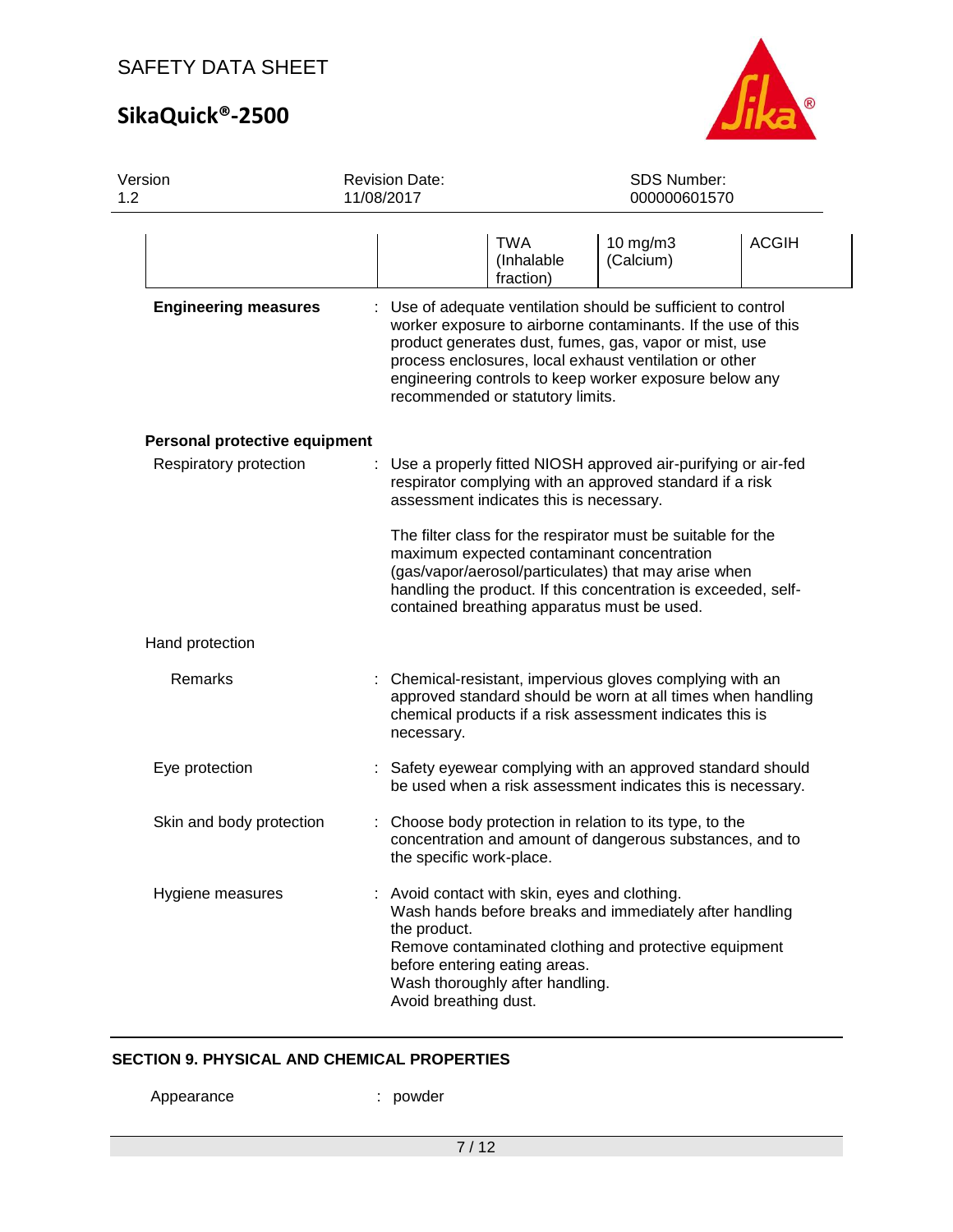# **SikaQuick®-2500**



| Version<br>1.2 |                                                             |   | <b>Revision Date:</b><br>11/08/2017 | SDS Number:<br>000000601570 |
|----------------|-------------------------------------------------------------|---|-------------------------------------|-----------------------------|
|                |                                                             |   |                                     |                             |
|                | Color                                                       |   | : gray                              |                             |
|                | Odor                                                        |   | : odorless                          |                             |
|                | <b>Odor Threshold</b>                                       |   | : No data available                 |                             |
|                | pH                                                          |   | Not applicable                      |                             |
|                | Melting point/range / Freezing : No data available<br>point |   |                                     |                             |
|                | Boiling point/boiling range                                 |   | : No data available                 |                             |
|                | Flash point                                                 |   | Not applicable                      |                             |
|                | Evaporation rate                                            |   | No data available                   |                             |
|                | Flammability (solid, gas)                                   |   | No data available                   |                             |
|                | Upper explosion limit                                       |   | : No data available                 |                             |
|                | Lower explosion limit                                       |   | : No data available                 |                             |
|                | Vapor pressure                                              |   | No data available                   |                             |
|                | Relative vapor density                                      | ÷ | No data available                   |                             |
|                | Density                                                     |   | : ca. 2.84 g/cm3 (23 °C (73 °F) ()) |                             |
|                | Solubility(ies)                                             |   |                                     |                             |
|                | Water solubility                                            |   | : insoluble                         |                             |
|                | Partition coefficient: n-<br>octanol/water                  |   | : No data available                 |                             |
|                | Autoignition temperature                                    |   | No data available                   |                             |
|                | Decomposition temperature                                   |   | No data available                   |                             |
|                | Viscosity, dynamic                                          |   | No data available                   |                             |
|                | Viscosity, dynamic                                          |   | No data available                   |                             |
|                | <b>Explosive properties</b>                                 |   | No data available                   |                             |
|                | Molecular weight                                            |   | No data available                   |                             |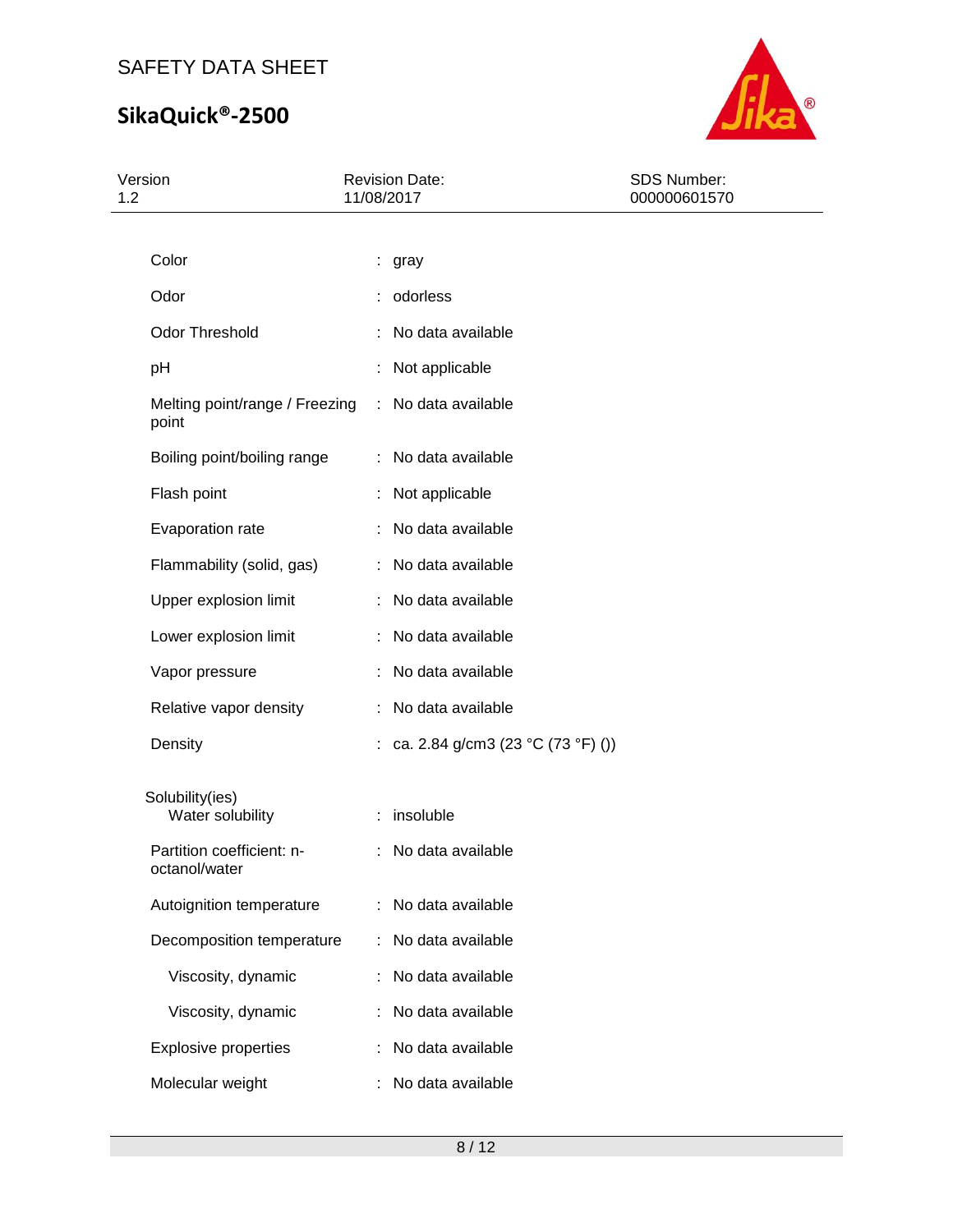## **SikaQuick®-2500**



| Version | <b>Revision Date:</b> | SDS Number:  |
|---------|-----------------------|--------------|
| 1.2     | 11/08/2017            | 000000601570 |
|         |                       |              |

### **SECTION 10. STABILITY AND REACTIVITY**

| Reactivity                                          |  | : No dangerous reaction known under conditions of normal use. |
|-----------------------------------------------------|--|---------------------------------------------------------------|
| Chemical stability                                  |  | : The product is chemically stable.                           |
| Possibility of hazardous<br>reactions               |  | : Stable under recommended storage conditions.                |
| Conditions to avoid                                 |  | : No data available                                           |
| Incompatible materials                              |  | : No data available                                           |
| No decomposition if stored and applied as directed. |  |                                                               |

### **SECTION 11. TOXICOLOGICAL INFORMATION**

### **Acute toxicity**

Not classified based on available information.

### **Skin corrosion/irritation**

Causes severe burns.

### **Serious eye damage/eye irritation**

Causes serious eye damage.

### **Respiratory or skin sensitization**

Skin sensitization: May cause an allergic skin reaction. Respiratory sensitization: Not classified based on available information.

### **Product:**

Remarks: Product contains Portland cement which contains a chromate reducing agent. If the storage conditions are not appropriate (exposure to humidity) or the storage period is exceeded, the effectiveness of the reducing agent can be diminished prematurely and the product may become skin sensitizing.

### **Germ cell mutagenicity**

Not classified based on available information.

### **Carcinogenicity**

May cause cancer by inhalation.<br> **IARC** 

| IARC | Group 1: Carcinogenic to humans |            |
|------|---------------------------------|------------|
|      | Quartz $(SiO2) < 5 \mu m$       | 14808-60-7 |
|      | Quartz (SiO2)                   | 14808-60-7 |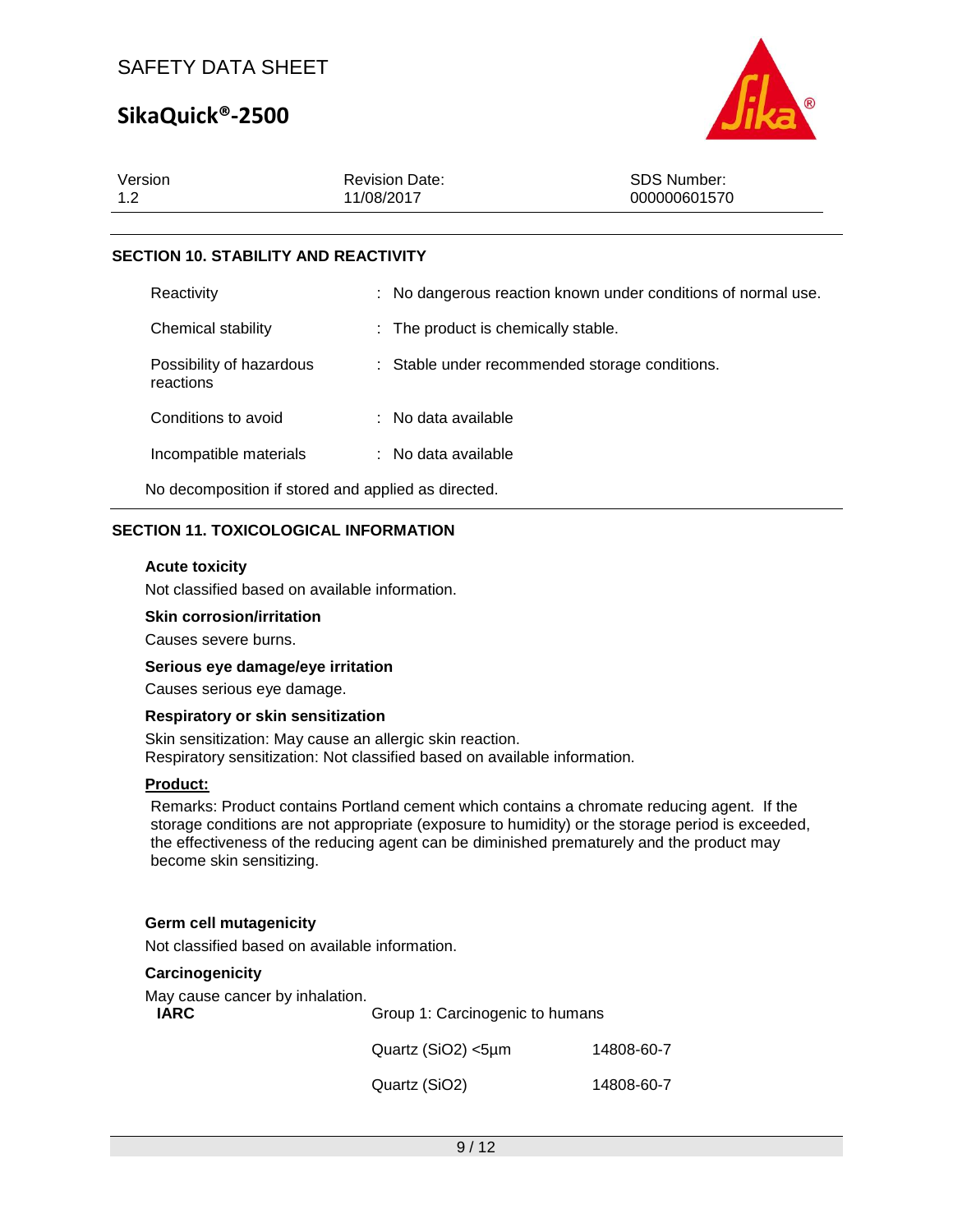# **SikaQuick®-2500**



| Version<br>1.2                                                                 | <b>Revision Date:</b><br>11/08/2017                                                                      | SDS Number:<br>000000601570                                  |  |  |  |
|--------------------------------------------------------------------------------|----------------------------------------------------------------------------------------------------------|--------------------------------------------------------------|--|--|--|
| <b>NTP</b>                                                                     | Known to be human carcinogen                                                                             |                                                              |  |  |  |
|                                                                                | Quartz (SiO2) <5µm                                                                                       | 14808-60-7                                                   |  |  |  |
|                                                                                | Quartz (SiO2)                                                                                            | 14808-60-7                                                   |  |  |  |
| <b>Reproductive toxicity</b><br>Not classified based on available information. |                                                                                                          |                                                              |  |  |  |
| <b>STOT-single exposure</b><br>May cause respiratory irritation.               |                                                                                                          |                                                              |  |  |  |
|                                                                                | <b>STOT-repeated exposure</b><br>Causes damage to organs (Lungs) through prolonged or repeated exposure. |                                                              |  |  |  |
| <b>Aspiration toxicity</b>                                                     | Not classified based on available information.                                                           |                                                              |  |  |  |
| <b>SECTION 12. ECOLOGICAL INFORMATION</b>                                      |                                                                                                          |                                                              |  |  |  |
| <b>Ecotoxicity</b><br>No data available                                        |                                                                                                          |                                                              |  |  |  |
| <b>Persistence and degradability</b><br>No data available                      |                                                                                                          |                                                              |  |  |  |
| <b>Bioaccumulative potential</b><br>No data available                          |                                                                                                          |                                                              |  |  |  |
| <b>Mobility in soil</b><br>No data available                                   |                                                                                                          |                                                              |  |  |  |
| Other adverse effects                                                          |                                                                                                          |                                                              |  |  |  |
| Product:<br>Additional ecological<br>information                               | container in a safe way.                                                                                 | : Do not empty into drains; dispose of this material and its |  |  |  |

### **SECTION 13. DISPOSAL CONSIDERATIONS**

| <b>Disposal methods</b> |                                                                                                                                                                                                                               |
|-------------------------|-------------------------------------------------------------------------------------------------------------------------------------------------------------------------------------------------------------------------------|
| Waste from residues     | : Disposal of this product, solutions and any by-products should<br>at all times comply with the requirements of environmental<br>protection and waste disposal legislation and any regional<br>local authority requirements. |
| Contaminated packaging  | : Empty containers should be taken to an approved waste<br>handling site for recycling or disposal.                                                                                                                           |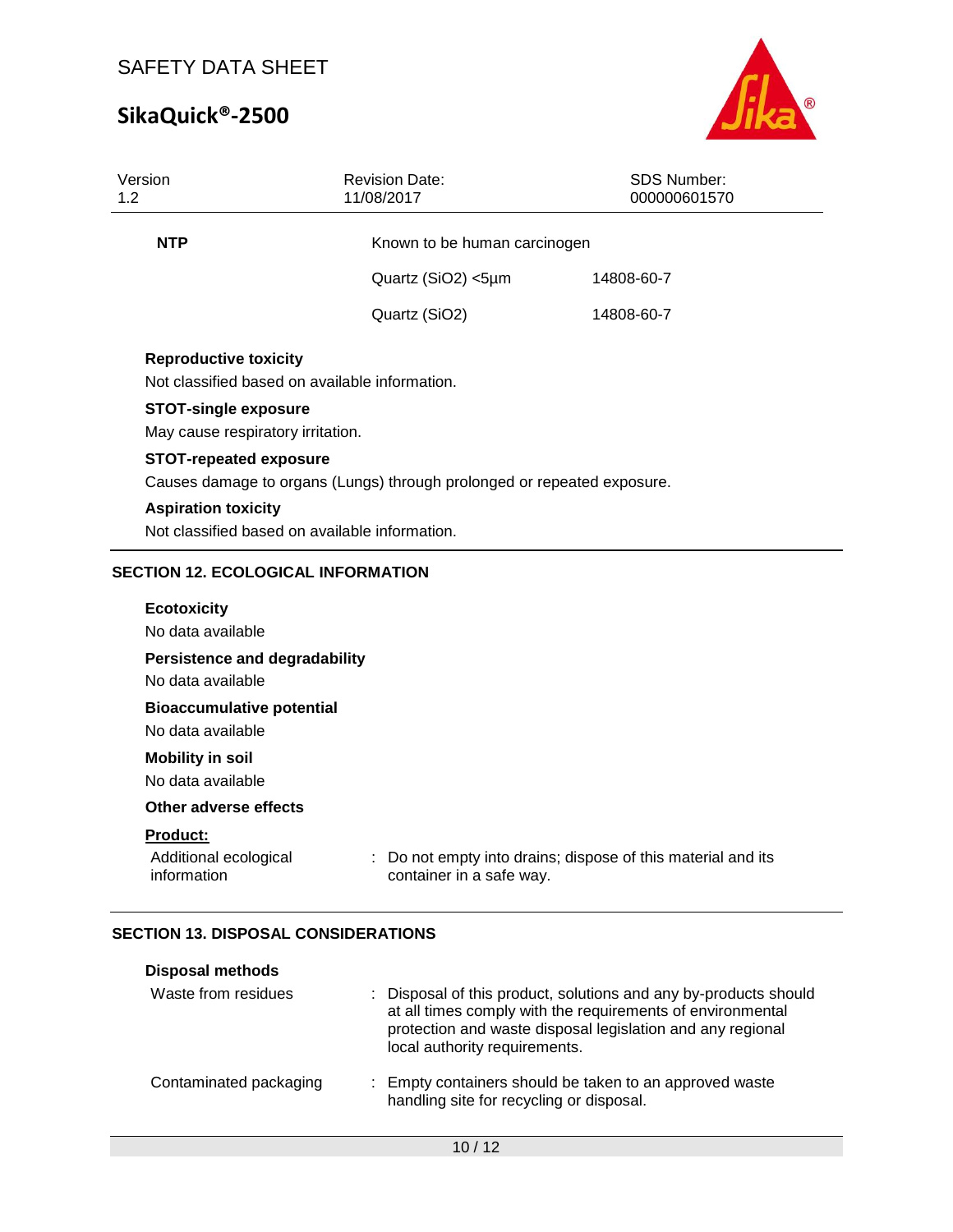## **SikaQuick®-2500**



Version 1.2

Revision Date: 11/08/2017

SDS Number: 000000601570

### **SECTION 14. TRANSPORT INFORMATION**

**Domestic regulation TDG (road/train)** Not dangerous goods

**International Regulations IATA-DGR** Not dangerous goods **IMDG-Code** Not dangerous goods

**Transport in bulk according to Annex II of MARPOL 73/78 and the IBC Code** Not applicable for product as supplied.

### **SECTION 15. REGULATORY INFORMATION**

### **Canadian lists**

No substances are subject to a Significant New Activity Notification.

### **SECTION 16. OTHER INFORMATION**

| <b>Revision Date</b> | : 11/08/2017                           |
|----------------------|----------------------------------------|
| Prepared by          | $\therefore$ R & D of Sika Canada Inc. |

#### Notice to Reader:

The information contained in this Material Safety Data Sheet applies only to the actual Sika Canada product identified and described herein. This information is not intended to address, nor does it address the use or application of the identified Sika product in combination with any other material, product or process. All of the information set forth herein is based on technical data regarding the identified product that Sika believes to be reliable as of the date hereof. Prior to each use of any Sika product, the user must always read and follow the warnings and instructions on the product's current Product Data Sheet, product label and Material Safety Data Sheet for each Sika product, which are available at web site and/or telephone number listed.

SIKA MAKES NO WARRANTIES EXPRESS OR IMPLIED AND ASSUMES NO LIABILITY ARISING FROM THIS INFORMATION OR ITS USE. SIKA SHALL NOT BE LIABLE UNDER ANY LEGAL THEORY FOR SPECIAL OR CONSEQUENTIAL DAMAGES AND SHALL NOT BE RESPONSIBLE FOR THE USE OF THIS PRODUCT IN A MANNER TO INFRINGE ON ANY PATENT OR ANY OTHER INTELLECTUAL PROPERTY RIGHTS HELD BY OTHERS.

All sales of Sika products are subject to its current terms and conditions of sale available at www.sika.ca or 514-697-2610.